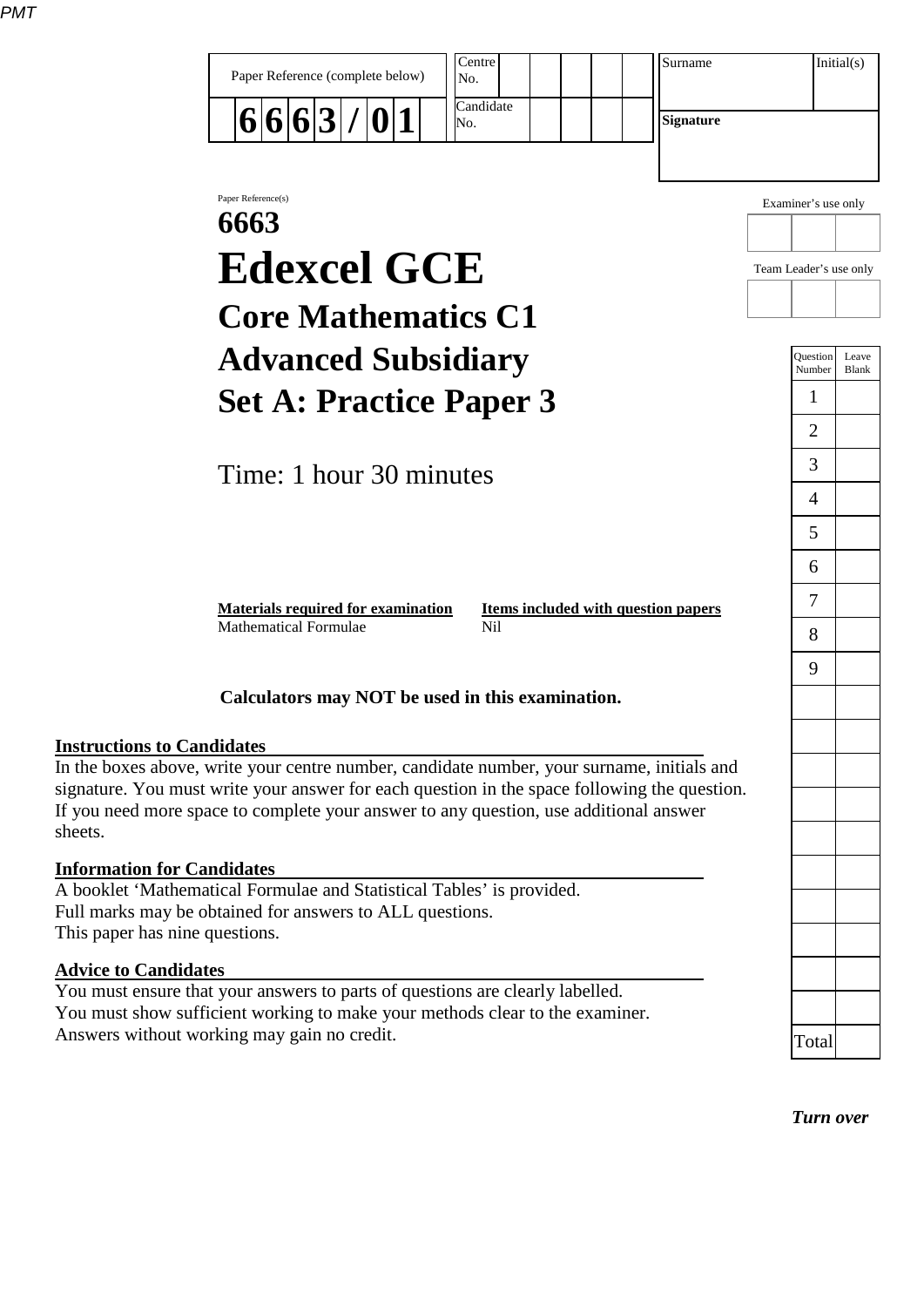*PMT*

- **1.**  $\frac{dy}{dx} = 5 + \frac{1}{x^2}$ d d *x x*  $\frac{y}{z} = 5 + \frac{1}{z}$ .
	- (*a*) Use integration to find *y* in terms of *x*.
	- **(3)** (*b*) Given that  $y = 7$  when  $x = 1$ , find the value of y at  $x = 2$ . **(4)**
- **2.** The sum of an arithmetic series is

$$
\sum_{r=1}^n (80 - 3r).
$$

**(2)**

(*a*) Write down the first two terms of the series.

(*b*) Find the common difference of the series.

Given that  $n = 50$ ,

- (*c*) find the sum of the series.
- **3.** The points *A* and *B* have coordinates (1, 2) and (5, 8) respectively.
	- (*a*) Find the coordinates of the mid-point of *AB*. **(2)** (*b*) Find, in the form  $y = mx + c$ , an equation for the straight line through *A* and *B*. **(4)**
- **4.** (*a*) Solve the equation  $4x^2 + 12x = 0$ .

$$
f(x) = 4x^2 + 12x + c,
$$

**(3)**

where *c* is a constant.

(*b*) Given that  $f(x) = 0$  has equal roots, find the value of *c* and hence solve  $f(x) = 0$ .

**(4)** 

**(1)**

**(3)**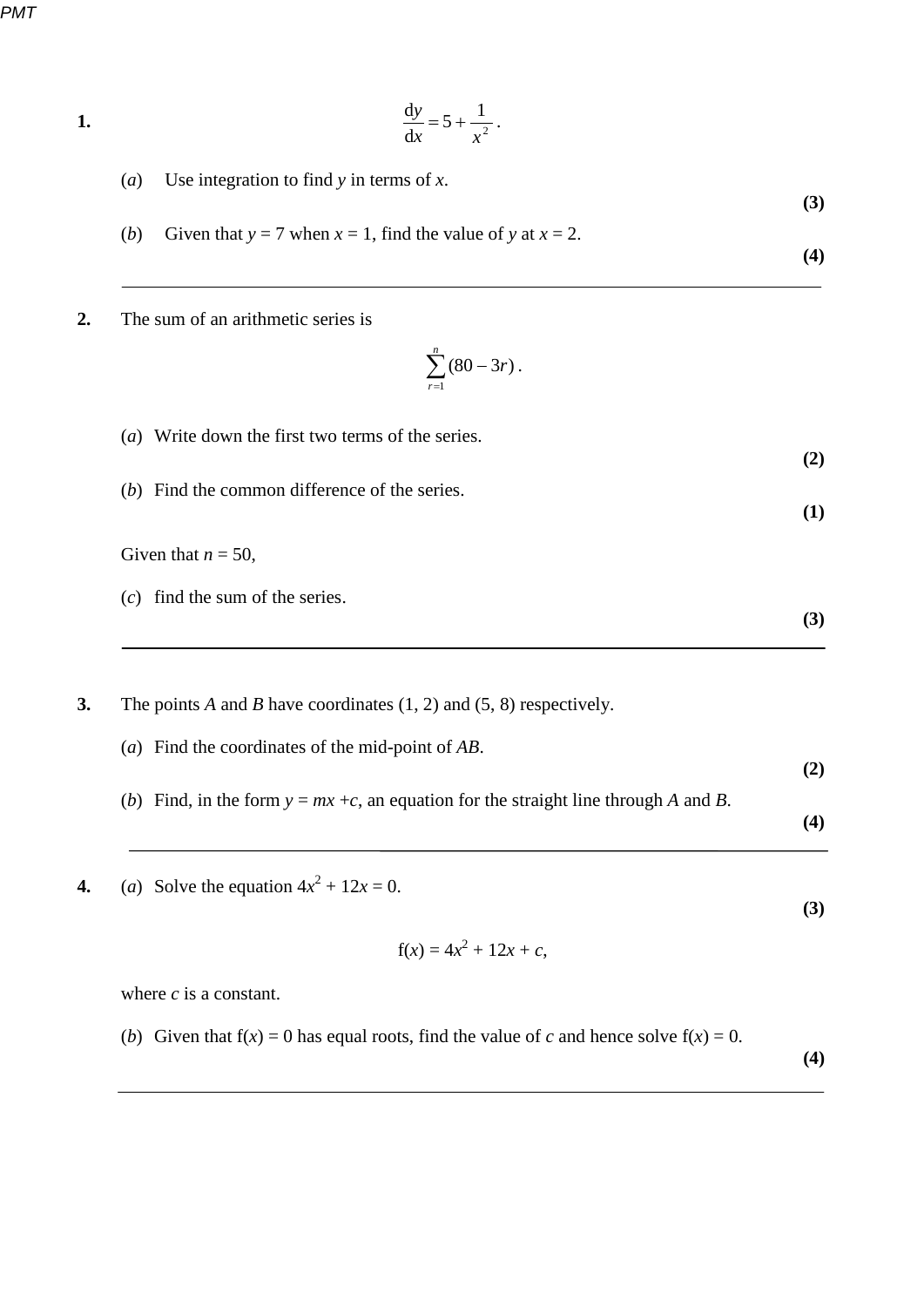- **5.** Find the set of values for *x* for which
	- (*a*)  $6x 7 < 2x + 3$ , **(2)**

(b) 
$$
2x^2 - 11x + 5 < 0
$$
, (4)

(*c*) both  $6x - 7 < 2x + 3$  and  $2x^2 - 11x + 5 < 0$ .

 $\bf (1)$ 

- **6.** Given that  $f(x) = 15 7x 2x^2$ ,
	- (*a*) find the coordinates of all points at which the graph of  $y = f(x)$  crosses the coordinate axes. **(3)**

**(2)**

- (*b*) Sketch the graph of  $y = f(x)$ .
- **7.** Initially the number of fish in a lake is 500 000. The population is then modelled by the recurrence relation

$$
u_{n+1}=1.05u_n-d, \quad u_0=500000.
$$

In this relation  $u_n$  is the number of fish in the lake after *n* years and *d* is the number of fish which are caught each year.

Given that  $d = 15000$ ,

(*a*) calculate  $u_1$ ,  $u_2$  and  $u_3$  and comment briefly on your results. **(3)**

Given that  $d = 100000$ ,

| $(b)$ show that the population of fish dies out during the sixth year.          | (3) |
|---------------------------------------------------------------------------------|-----|
| $(c)$ Find the value of d which would leave the population each year unchanged. | (2) |